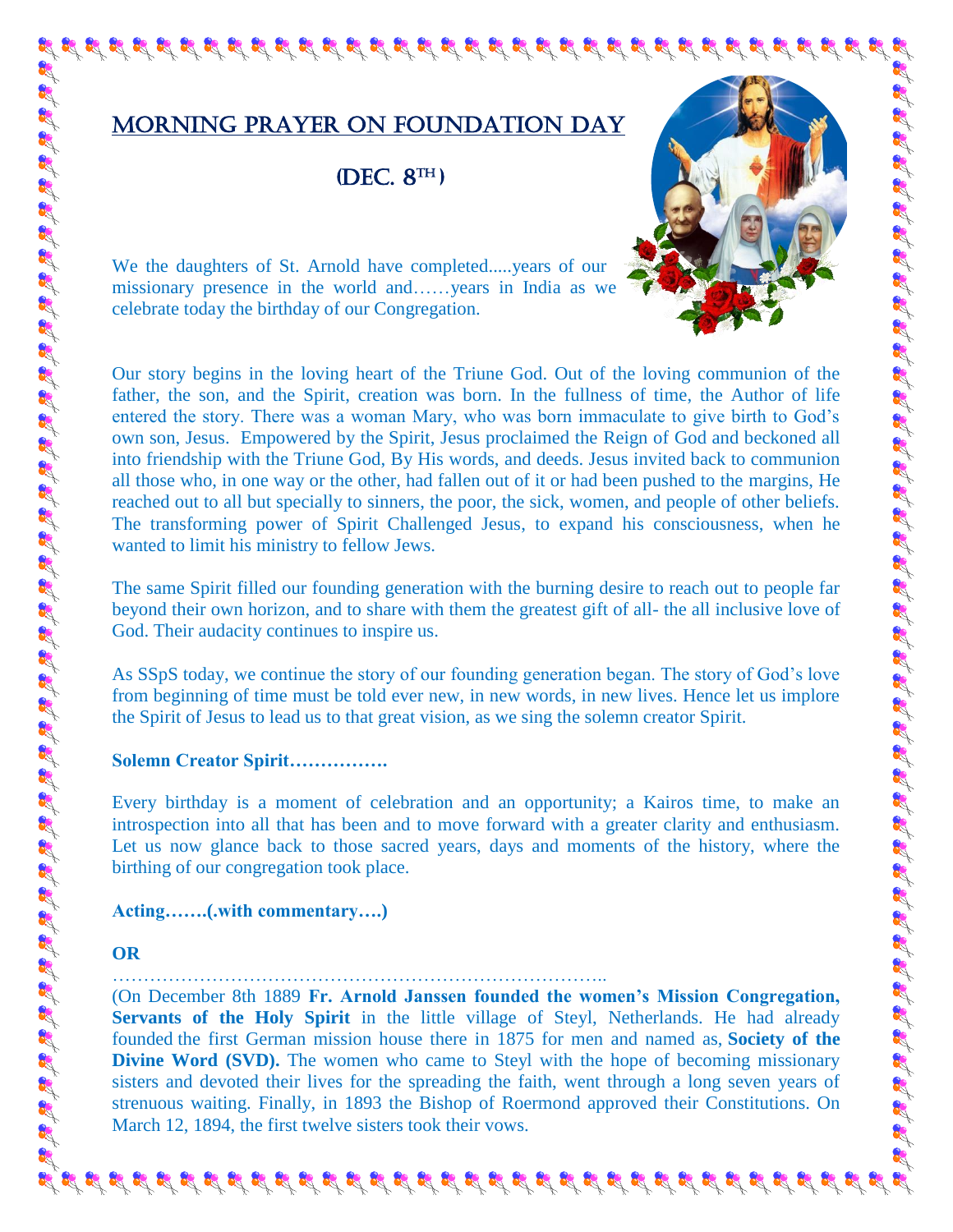The co-foundresses, **Sr. Maria Helena Stollenwerk and Sr. Josepha Hendrina Stenmanns** were entrusted with the main leadership responsibilities, introducing new members to religious life and organizing the practical work. They also developed the young congregation spiritually, filling it with their enthusiasm for the mission apostolate and a spirit of unconditional commitment.

के प्रदर्श के दिख के दिख के दिखे के दिखे के दिखे के दिखे के दिखे के दिखे के दिखे के दिखे के दिखे के दिखे के दि

The congregation grew rapidly. The convent opened its doors to women for retreats. In 1895 the first sisters were sent to Argentina; in 1897 sisters went to Togo. From then on the second cofoundress of the Missionary sisters, Sr. Josepha took on the leadership. Under her, more sisters were sent. After the premature death of Sr. Josepha, Fr. Arnold appointed **Sr. Theresia as first Superior general.** The first General Chapter (1910) confirmed her in that office for a period of twelve years. During that time, the congregation had significant growth. Sisters went to many countries as missionaries.

After the second Vatican Council, the congregation initiated a period of profound renewal. General Chapters worked out new constitutions, founding the religious-missionary life of the congregation firmly in the sharing of life and mission with the Lord. The Trinitarian spirituality was seen more and more as the wellspring of our mission apostolate

After 1980, new foundations grew up in many of the African countries and many more in India. There was a shift from institutions and large communities to life for and with the poor and underprivileged, small communities in the midst of the people, on the outskirts of cities or in remote areas of specific countries. **The priorities today are women, Children, people living with HIV/AIDS, migrants, as well as marginalized people.)**

……………………………………………………………………………………………………

Their total commitment to mission and the sense of purpose sustained them in difficulties and enabled them to make daring decisions and joyful sacrifices. Owning their great legacy, let us now stand up, hold hands together, and sing the motto of our congregation with a sense of commitment.

• Singing ..May the holy Triune God, Live in our hearts...

We have a great tradition. The pioneers who have gone before us have left an indelible mark in the missionary presence around the globe. We, the privileged ones, acknowledge the great service they rendered to the Church and the society at large. Let us now read aloud the sayings of our founding generation, with a deeper desire to practice them on our lives.

• All read out the sayings of our founding generation one by one...

(*If necessary..hymn of blessing….that we may translate the values of founding generation in our live*)

Today we also celebrate a holy day of obligation, commemorating the Immaculate Conception of Mary. The observance of this feast began with a Papal encyclical by Pope Pius IX, when he formally defined the dogma of the Immaculate Conception, INEFFABILIS DEUS, on December 8, 1854.